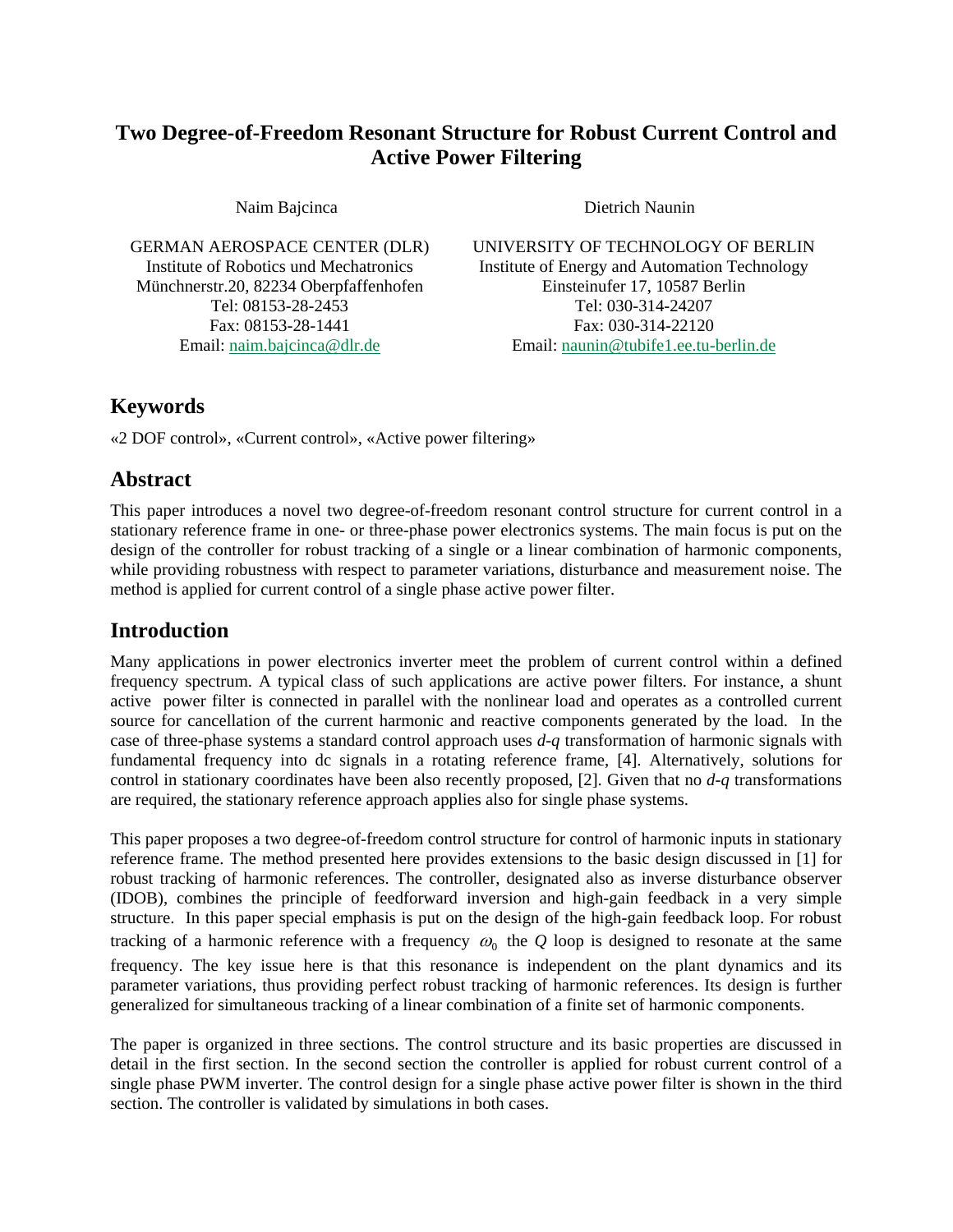## **Two degree-of-freedom structure**

### *A. Basic idea*

The inverse disturbance observer (IDOB) two degree-of-freedom structure, [1] , in its basic form is shown in Fig 1. Identify here the plant *G*, and the two design parameters (two degrees of freedom):  $\tilde{G}^{-1}$  the approximate inverse of *G* , and the *Q*-filter.



Fig 1: Two degree of freedom controller

The transfer functions from the reference r to the plant input  $u$  ( $G_{r}$ ) and its output  $y$  ( $G_{r}$ ) are easily obtained from Fig 1

$$
G_{ru} = \frac{\tilde{G}^{-1}}{1 - Q(1 - \tilde{G}^{-1}G)} \quad \text{and} \quad G_{ry} = \frac{\tilde{G}^{-1}G}{1 - Q(1 - \tilde{G}^{-1}G)}.
$$
 (1)

To present the basic idea of the IDOB control structure introduce the notation:

(*A*):  $Q = 1$  (infinity gain feedback)  $(B): \tilde{G}^{-1} = G^{-1}$  (perfect model inversion) (*C*):  $G_{ry} = 1$  (perfect input tracking).

Then equation (1) reads directly  $(A) \vee (B) \Rightarrow (C)$ , that is  $(C)$  applies if any of  $(A)$  and  $(B)$  is true. In practice, none of the conditions  $(A)$  and  $(B)$  is realizable for all frequencies. In fact,  $(A)$  would destabilize any practical loop, so  $Q$  must ultimately roll-off for high-frequencies. Further, the feedforward exact inversion as defined in  $(B)$  fails at least for high-frequencies. Hence,  $(A)$  and  $(B)$  make sense only in the operational frequency bandwidth. However, even then the two conditions must be weakened due to implementation limitations to

> $(A')$ :  $Q \approx 1$  (high-gain feedback) (*B*<sup>'</sup>):  $\tilde{G}^{-1} \approx G^{-1}$  (approximate model inversion).

It is important that though weakened  $(A')$  and  $(B')$  contribute independently towards perfect tracking  $G<sub>ry</sub> = 1$ . Therefore, IDOB control structurally unifies the high-gain feedback and the feedforward exact inversion principle.

#### *B. Robustness*

Essential implications for the IDOB structure are provided by the sensitivity  $S = y/d$  and complementary sensitivity  $S = y/n$  functions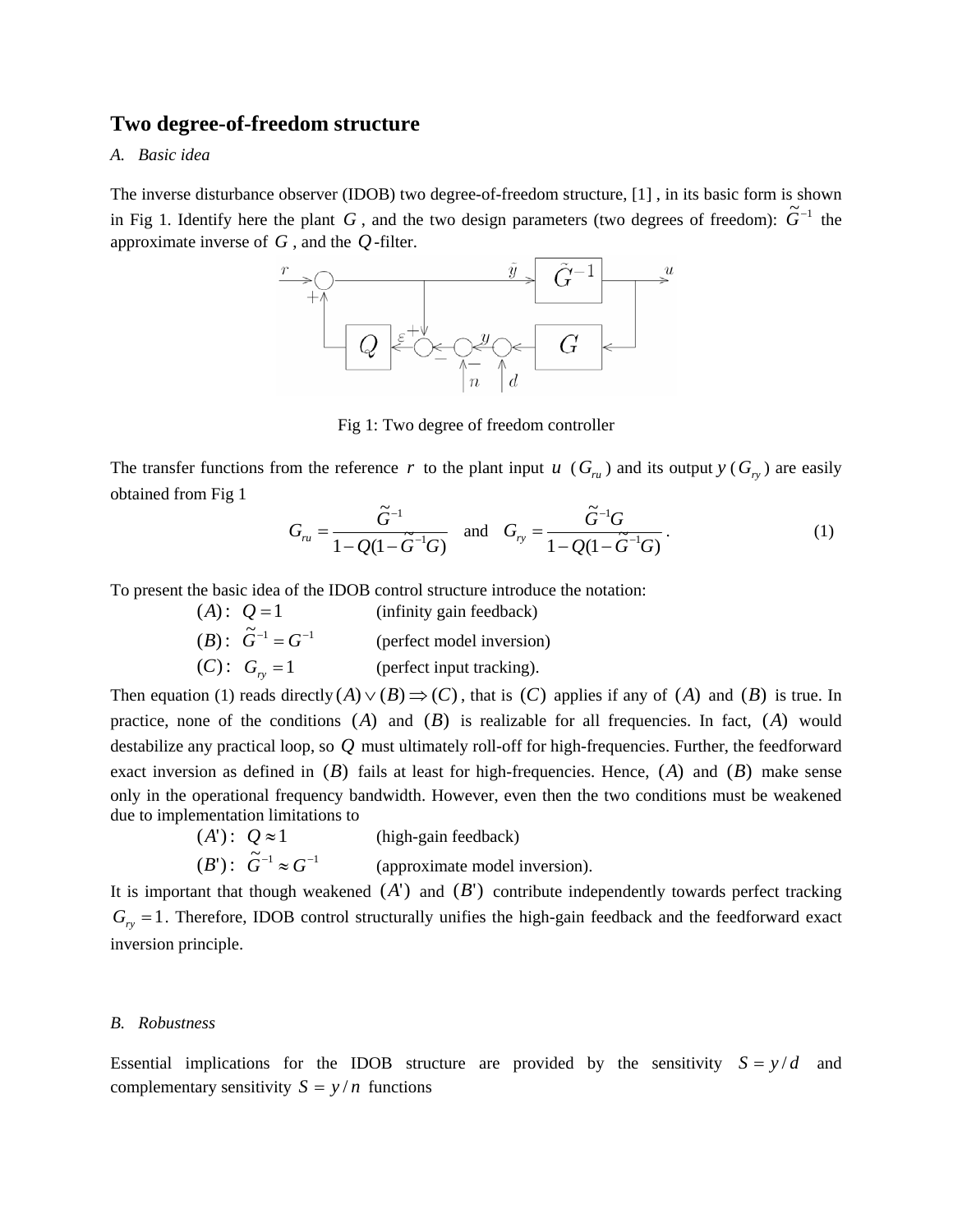$$
S = \frac{1 - Q}{1 - Q(1 - \tilde{G}^{-1}G)} \quad \text{and} \quad T = \frac{Q\tilde{G}^{-1}G}{1 - Q(1 - \tilde{G}^{-1}G)}.
$$
 (2)

By definition,  $S = 1/(1+L)$  and  $T = L/(1+L)$ , where L stands for the loop transfer function

$$
L = \frac{Q\tilde{G}^{-1}G}{1 - Q}.
$$
 (3)

It is convenient to define also the three latter functions for the situation that corresponds to feedforward perfect inversion, condition (*B*)

$$
\widetilde{S} = 1 - Q \,, \quad \widetilde{T} = Q \quad \text{and} \quad L = \frac{Q}{1 - Q} \,. \tag{4}
$$

Since  $\tilde{G}^{-1}$  provides just an approximate inversion of the plant G, it is natural to introduce the notion of imperfect inversion. For the sake of simplicity consider the multiplicative imperfection  $G = \tilde{G}^{-1}(1 + W_2\Delta)$ , where  $W_2$  is a proper stable weighting function and  $|\Delta|_{\infty} \le 1$  represents a stable unstructured disk like uncertainty. Note that typically  $W_2$  increases with frequency due to model mismatching. A natural question reads as follows: assuming that IDOB closed loop with perfect inversion is stable, how big is the minimal imperfection that destabilizes the closed loop? In [1] it is shown that robust stability is guaranteed if and only if the condition

$$
W_2 Q_{\infty} < 1 \tag{5}
$$

holds. Equation (5) sets stability constraints in the interaction between the imperfection  $W_2$  and the design parameter Q. It has a simple and elegant geometrical interpretation in terms of the Bode plots of Q and  $W_2$ . Namely, the IDOB structure with the imperfection  $W_2$  is internally stable if and only if the magnitude Bode plot of the function  $W_2^{-1}$  lies above that of *Q*. Recall that  $W_2^{-1}$  lies above that of Q. Recall that  $\left|W_2^{-1}\right|$  rolls off toward zero at high frequencies, thus putting a limitation for the bandwidth of the filter *Q* .

#### *C. Tracking*

Asymptotic tracking is defined as the ability of the control loop to drive  $y \rightarrow r$  as  $t \rightarrow \infty$ . For instance, if  $r$  is a step, then due to

$$
\frac{e}{r} = S(1 - \tilde{G}^{-1}G) \tag{6}
$$

where  $e = y - r$ , the function *S* must have a zero at  $s = 0$ , which is further equivalent to  $Q(0) = 1$ . For example this is fulfilled by

$$
Q = \frac{1}{\tau s + 1} \tag{7}
$$

Now consider a set of sinusoidal inputs confined within some frequency bandwidth. Let  $W_p$  weight a desired tracking response in (6) in the sense that  $|e|_2 < |W_p^{-1}|_{\infty} |r|_2$  $e \Big|_{2} < \Big| W_{p}^{-1} \Big|_{\infty} |r|_{2}$ . For larger  $\Big| W_{p} \Big|$  the tracking performance improves. However, it is intuitive that for sufficiently large imperfections  $|W_{2}\Delta|$ , the performance set by  $W_n$  may get lost. It is thus important to set up the conditions for meeting the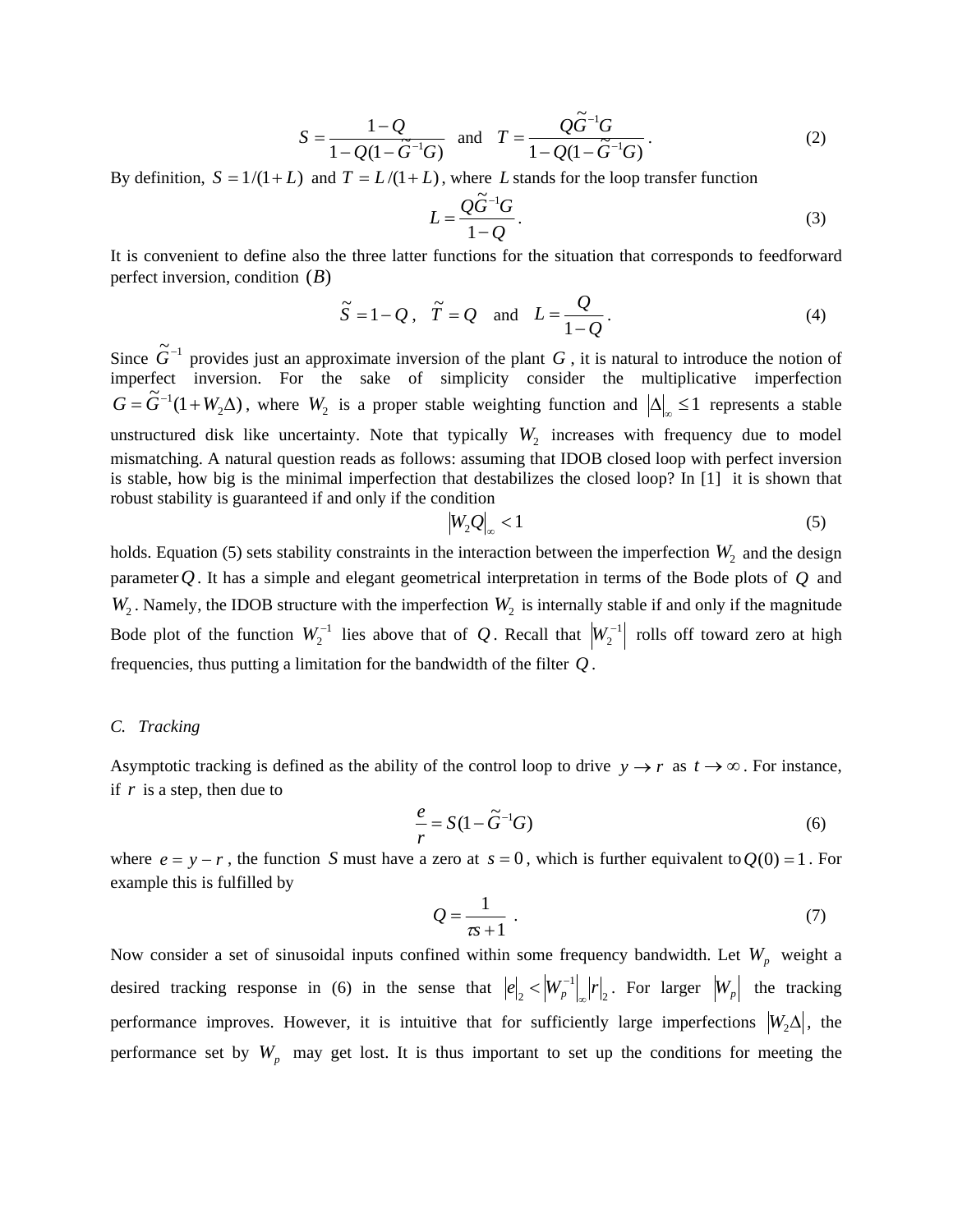performance set by  $W_p$  in the presence of the imperfections  $W_2$ . Therefore, substitute  $G = \tilde{G}^{-1}(1 + W_2 \Delta)$  into (6) to get  $|W_1 S \Delta|_{\infty} < 1$ ,  $\forall \omega$ , or equivalently

$$
\left|W_1 S\right|_{\infty} < 1\tag{8}
$$

where we switch to the notation  $W_1 = W_p W_2$ . This equation can be further manipulated provided that internal stability condition  $W_2Q|_{\infty} < 1$  holds to

$$
\|W_1(1-Q)\| + |W_2Q\|_{\infty} < 1.
$$
 (9)

Equation (9) is an elegant description of simplicity and efficiency of the IDOB control structure. It represents the basic equation for the design by loopshaping  $Q$ . It can be shown that thereby a very simple Q results. Namely, within the operational frequency bandwidth, where  $|W_1| \gg |W_2|$  holds, the condition  $Q \approx 1$  results, and for high frequencies  $(|W_2| \gg |W_1|)$ ,  $Q \approx 0$  results. In general, it is easy to design an appropriate Q. E.g. for the Q in (7) the only design parameter is its bandwidth  $1/\tau$ . For its design equation (9) should be used. Note that, for better performance the term  $|W_1(1 - Q)|$  in (9) requires a high bandwidth, while being compelled by the stability term  $|W_2Q|$ . Thus, the designer should meet a compromise between these two conflicting specifications.

#### *D. Harmonic tracking*

Tracking of harmonic references is the key issue in this paper. Therefore we show now how can  $Q$  be designed such that perfect tracking holds regardless of imperfection  $W_2$  . Without loss of generality let the reference be a sinusoid  $r = \sin \omega_0 t$ . Going back to the performance specification  $|e|_2 < |W_p^{-1}|_{\infty} |r|_2$ , we need to set  $W_p(j\omega_0) = \infty$ , which due to  $W_1 = W_p W_2$  is equivalent to  $W_1(j\omega_0) = \infty$ . But according to (9) this is possible if  $Q(j\omega_0) = 1$ . Similarly, if  $Q(j\omega_0) = 1$ , then  $W_p(j\omega_0) = \infty$  must hold, too. The lowest order *Q*-filter which satisfies this condition is of the form

$$
Q = \frac{2D\omega_b s + (\omega_b^2 - \omega_0^2)}{s^2 + 2D\omega_b s + \omega_b^2}
$$
 (10)

where  $0 < D \le 1$  stands for the damping and  $\omega_b \ge \omega_0$  for the bandwidth of the filter *Q*. Given that the loop transfer function is  $L = Q/(1-Q)$ , a resonance effect appears at the frequency  $\omega = \omega_0$ , and no matter what imperfection, perfect asymptotic tracking applies.

#### *E. Disturbance and noise suppression*

Up to now we have been considering the reaction of the control loop in Fig 1 only regarding to the input *r*. The focus here is set to the response with respect to the other two inputs: *d* (disturbance) and *n* (measurement noise). More precisely the issue is the design of *Q* , such that robust performance (9) is not endangered by these undesirable inputs. Note that according to (2), the latter may be represented in the form  $\left\|W_1 \tilde{S} \right\| + \left\|W_2 \tilde{T} \right\|_{\infty} < 1$ . The previous considerations have shown that within the operational frequency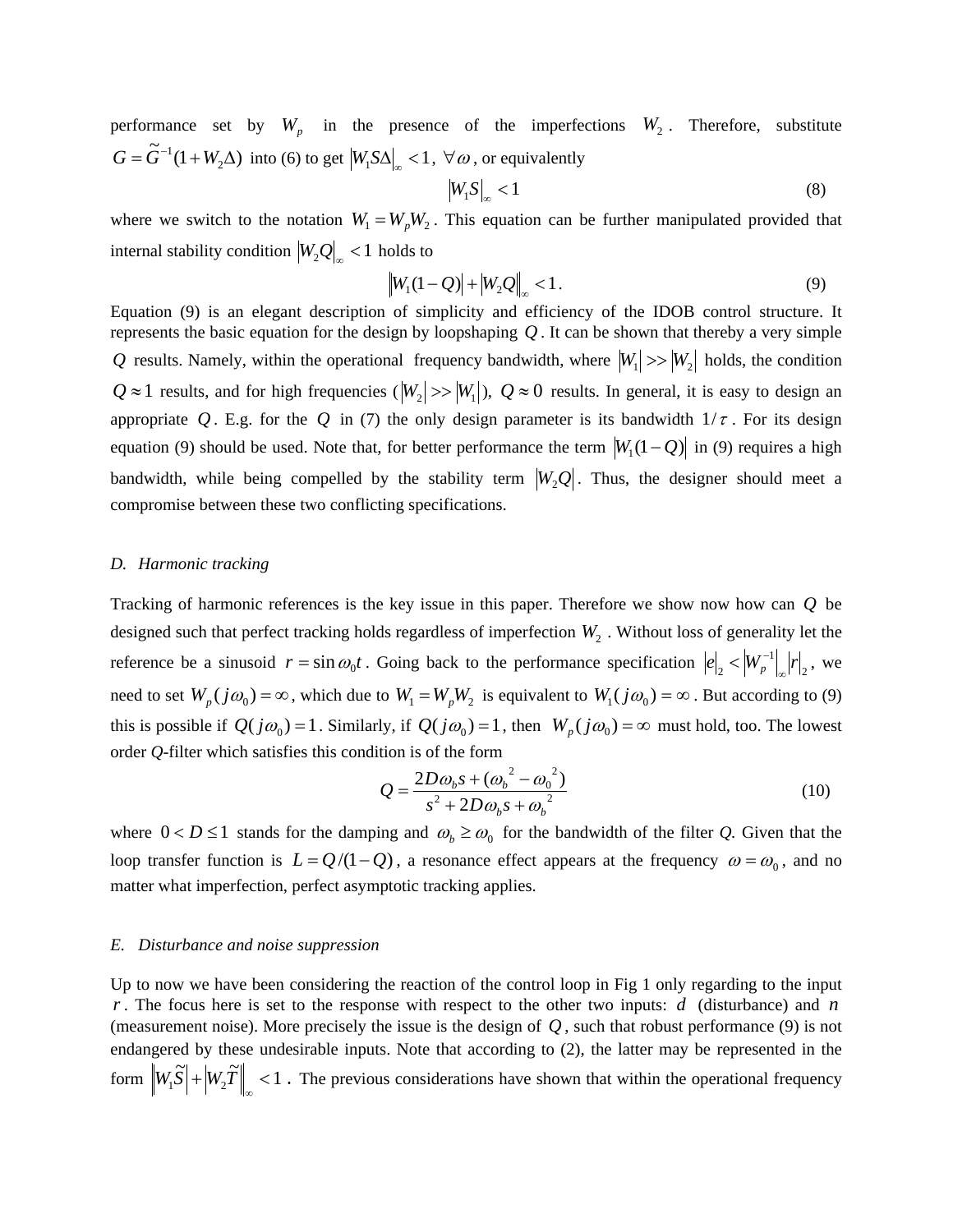bandwidth, S must be kept as low as possible, while  $T$  is to be reduced at high frequencies. Fortunately, the effect of  $d$  and  $n$  is thereby simultaneously suppressed since usually  $d$  appears in the operational frequencies, and *n* at high frequencies. In other words, the situation  $T \approx 1$  in the operational range is not critical, since the measurement noise *n* is therein negligible, and in the noise suppression range  $S \approx 1$  is harmless since *d* is low.

#### *F. Structural offset compensation*

In some situations, the measurement noise may yet be low frequent in the form of an offset. In practice, it is very often the case that sensors are offset. Such a situation is typical when a sensor which measures relative differences is switched on. Alternatively, offset may occur due to exogenous effects, such as temperature. Disturbance differs from offset in that that it resembles a real physical signal, while offset does not. Offset is especially dangerous in systems with integral control as the case with IDOB is. Basically, offset can be modelled by a constant noise. Thus for its suppression  $T(0) = 0$  is required, or equivalently  $Q(0) = 0$ , see (2). To implement this condition the filter *Q* is modified by setting  $\omega_b = \omega_0$ in (10)

$$
Q = \frac{2D\omega_0 s}{s^2 + 2D\omega_0 s + {\omega_0}^2}.
$$
\n(11)

### **Robust current control of PWM inverter**

task here is tracking of the input  $i_s$  at the output  $i$ . The corresponding control scheme using the IDOB Consider first the current control problem of a single-phase PWM inverter with a R-L circuit load. The control structure is shown in Fig 2. Here *G* stands for the impedance of the series R-L circuit

$$
G = \frac{1}{R + Ls} \tag{12}
$$

and  $\tilde{G}^{-1} = \tilde{R} + \tilde{L}s$  for its inverse. Notice that  $\tilde{G}^{-1}$  in this form cannot be realized due to causality constraints. Therefore the filter *Q* is relocated as shown in Fig 2. Thereby, all essential structural features discussed in the previous section are preserved. The denotation ~ declares that the load parameters may change.



Fig 2: Current control structure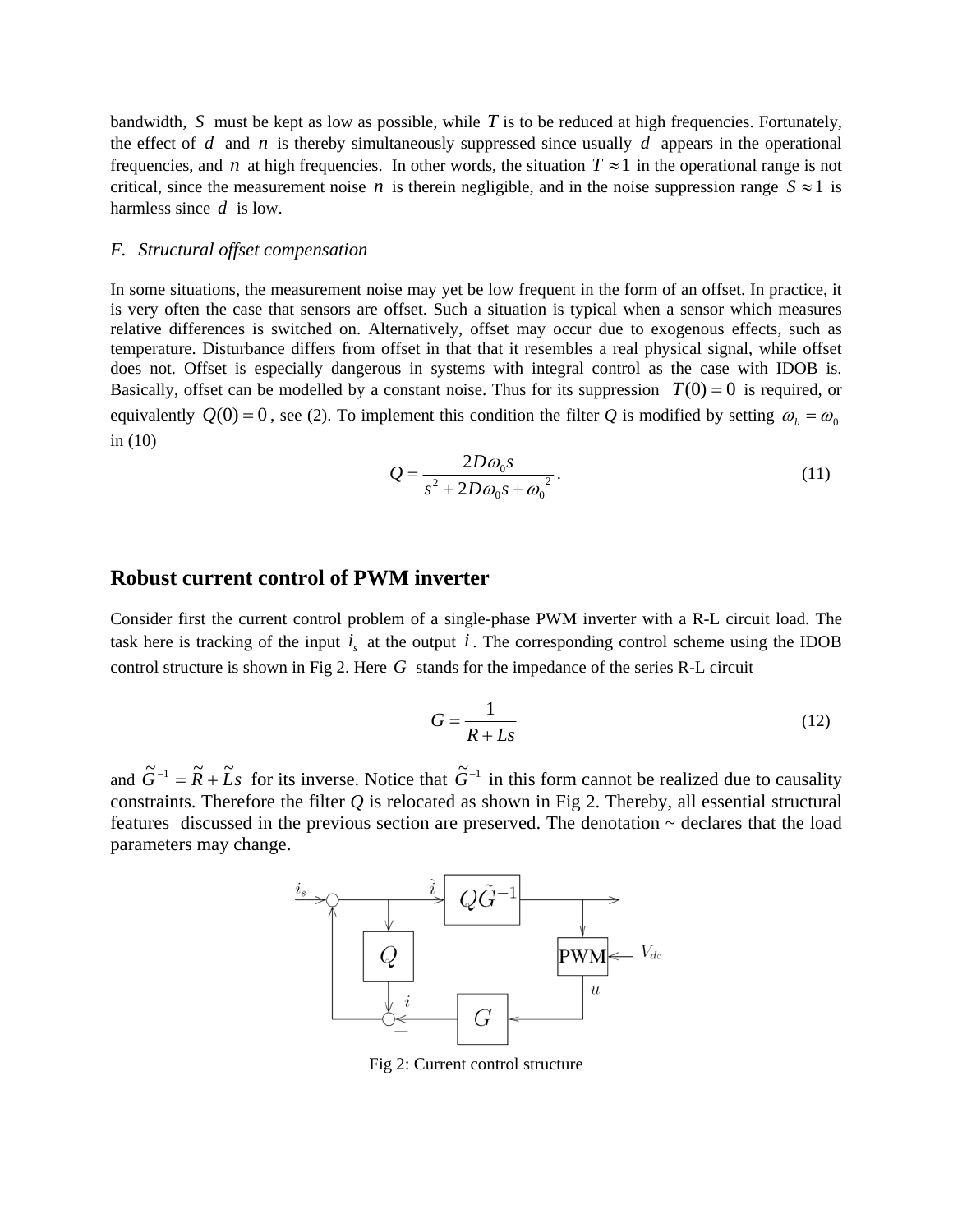Assume that the reference current is given by  $i<sub>s</sub> = \sin \omega_0 t$ . Here the two Q filters in (10) and (11) are tested. The simulation results for the set of parameters  $\tilde{R} = 10$ ,  $\tilde{L} = 80 \cdot 10^{-3}$ ,  $\omega_0 = 2\pi 50$ , and  $V_{dc}$  = 100 in SI units are shown in Fig 3. the carrier frequency of the PWM inverter is 10 kHz. The first row shows the current tracking response with the *Q* filter from (11) and (12), respectively. In the latter case,  $\omega_b = 10\omega_0$  is set. The second row shows the respective tracking error. In both cases at some *t* the load resistance changes instantaneously from  $R = 10$  to  $R = 20$ . Notice that the controller compensates the error within less then one period, thus demonstrating robustness of the structure in Fig 2. While due to parameter changes the exact inversion in the feedforward loop is violated, the error is eliminated because of the resonance of the *Q* loop at the input frequency. It is obvious that the tracking performance with the *Q* filter from (12) is superior to that from (10). This is simply explained by the fact that for the frequencies around the resonant frequency  $\omega_0$ , the *Q* loop in (10) with  $\omega_b > \omega_0$  exhibits higher gains. Note that during the transient phase such frequencies are excited by the changes in the load parameter *R* .



Fig 3: Simulation results with (left) *Q* given by (10),  $\omega_h = 10\omega_0$ , and (right) *Q* given by (11)

### **Single phase active power filter**

#### *A. Problem definition*

Fig 4 shows the topology of a single phase shunt active power filter, which operates as a current source for cancellation of harmonics generated by the nonlinear load for improvement of the load power factor. As a result, the power distribution system sees the net load as a pure resistance, so the source current  $i_e$  contains only the fundamental harmonic. The harmonic components are extracted by sensing the load current  $i_l$ . As a nonlinear load here a diode rectifier and a capacitive load are used.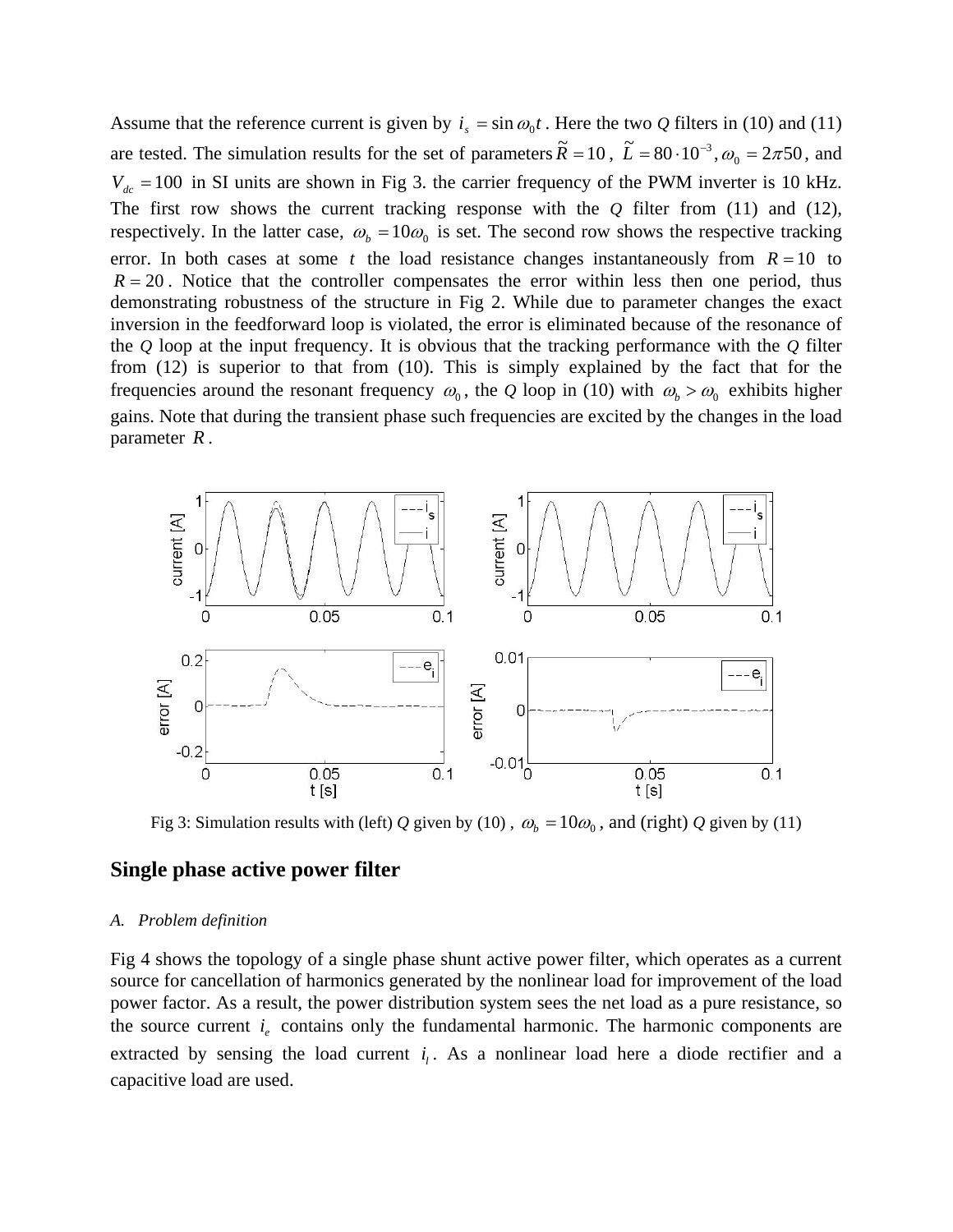

Fig 4: Shunt active power filter

For the system in Fig 4, the load current  $i<sub>i</sub>$  may be represented as the sum of an infinite series of odd harmonic components

$$
i_{l} = \sum_{j=0}^{\infty} I_{j} \sin((2j+1)\omega_{0}t + \varphi_{j})
$$
\n(13)

whereby in the practical sense just first several harmonics are relevant. Therefore the reference signal in this case is of the form

$$
i_s = I_3 \sin(3\omega_0 t + \varphi_3) + I_5 \sin(5\omega_0 t + \varphi_5) + \dots + I_m \sin(m\omega_0 t + \varphi_m). \tag{14}
$$

The task here is to track this reference at the injection current *i* in the scheme of Fig 4. The basic challenge in this case is generalization of the IDOB control structure for simultaneous perfect tracking of multiple harmonic components. Besides, the generator *e* acts as a disturbance for the open loop, and the load parameters may change.

By superposition theorem the injection current *i* of the active filter in Fig 4 can be approximately modelled as

$$
i = G_i u + G_e e. \tag{15}
$$

whereby  $u$  stands for the output of the PWM inverter, and  $e$  for the generator of sine voltage. For the computation of  $G_i$  and  $G_e$  the diode rectifier block will be approximated by a unity gain. They are obviously fifth order transfer functions. While their exact computation is omitted here, the reader may check that in the operational frequency range  $G_i$  can be approximated by a second order transfer function.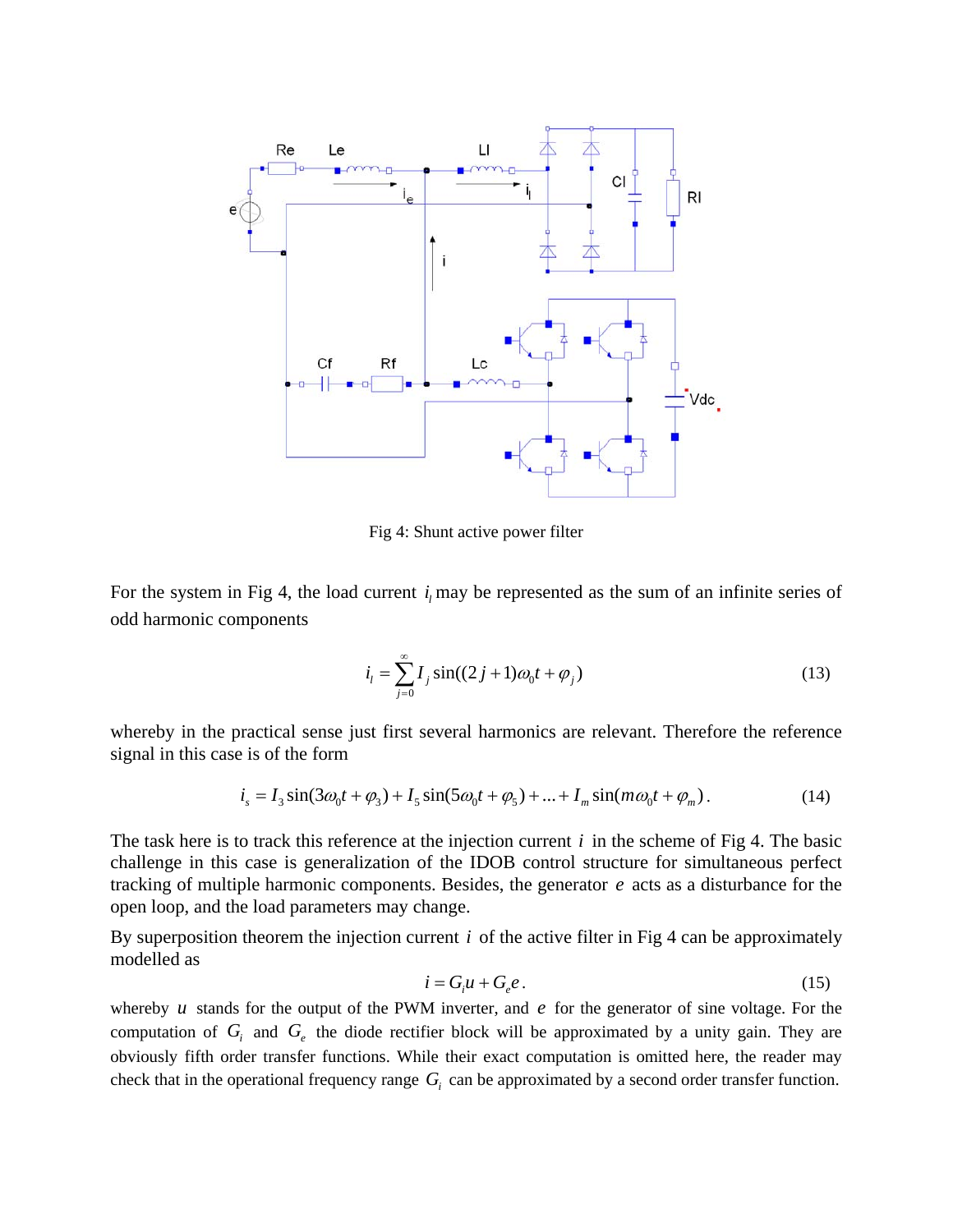

Fig 5: Cascading *Q* loops

#### *B. Control structure*

The feedforward loop can be designed in two different ways. One can make use of disturbance suppression of the IDOB structure by considering the term  $G_e$ e as an output disturbance. The control law in this case would be

$$
u = Q\widetilde{G}_i^{-1}\widetilde{t} \tag{16}
$$

Alternatively, given the signal  $e$ , one may compensate for its disturbing effect by the following control law

$$
u = Q\widetilde{G}_i^{-1}(\widetilde{i} - G_e e). \tag{17}
$$

The *Q* filter is here proposed in the form

$$
Q = 1 - (1 - Q_1)(1 - Q_2)...(1 - Q_m)
$$
\n(18)

where  $Q_i$  are given by (10) or (11) with a resonance at the corresponding frequency  $\omega_i$ ,  $j = 1, 2, \dots, m$ . Note that  $Q(j\omega_i) = 1$ , for any *j*, thus according to (2),  $S(j\omega_i) = 0$ , and referring to (9) for any imperfection (uncertainty)  $W_2$ , the performance weighting  $W_p(j\omega_j) \rightarrow \infty$ . Hence perfect robust tracking holds at any resonant frequency  $\omega_i$ . It is interesting to note that it is a matter of several block algebra steps to show that actually the filter of the form (18) is equivalent to a cascade structure of the *Q* loops as shown in Fig 5 (for  $m = 2$ ), which may be important for implementation aspects. The resulting control structure using (17) is shown in Fig 6.



Fig 6: Active power filter control structure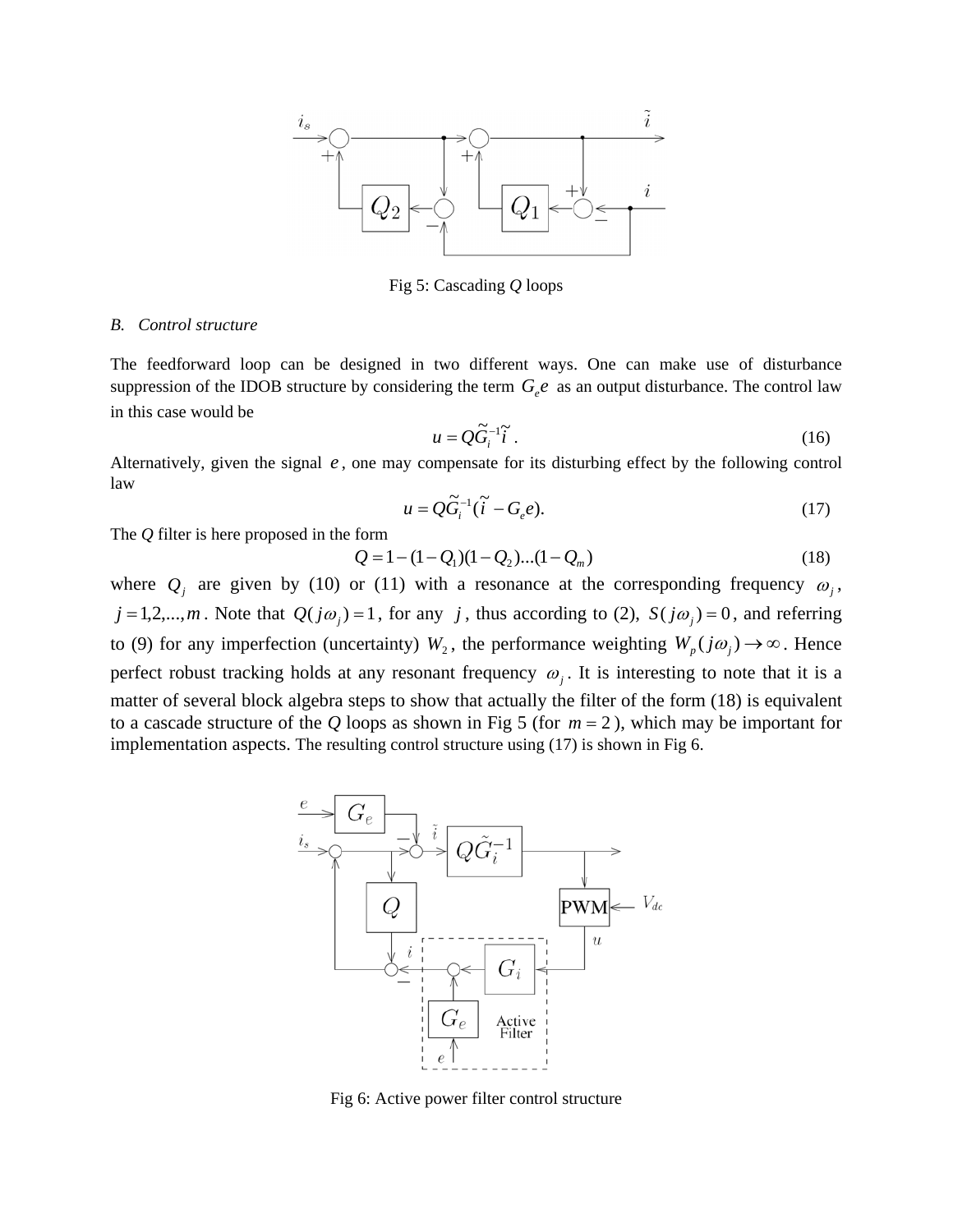#### *C. Simulation results*

The simulation results with the structure in Fig 6 are shown in Fig 7. The first column of plots shows the response of the load  $(i_l)$  and source  $(i)$  current, and the second one the reference  $(i_s)$ and measured (*i* ) injection current. To demonstrate robustness two situations are checked: the first row of plots corresponds to the load resistance  $R_l = 10$ , and the second one to  $R_l = 30$  ohms. current harmonics. The used parameters in SI units are as follows:  $R_e = 1$ ,  $L_e = 10^{-3}$ ,  $L_1 = 5 \cdot 10^{-3}$ ,  $C_1 = 150 \cdot 10^{-6}$ ,  $L_c = 5 \cdot 10^{-3}$ ,  $R_f = 5.5$ ,  $C_f = 4 \cdot 10^{-6}$ ,  $\omega_0 = 2\pi 50$ , and  $V_{dc} = 100$ . In both cases three first harmonics 3, 5 and 7 are cancelled. To show the transient response the controller is switched on after the first period. The filtering effect is clearly demonstrated by the left plots. On the other hand, the right plots demonstrate robust perfect tracking of injection



Fig 7: Simulation results for active filtering

#### **Conclusion**

A novel two degree-of-freedom control structure for power electronics inverter applications is introduced for tracking of harmonic references in stationary reference frame. The method is characterized by its design simplicity due to the clear physical description of its design parameters. The designer needs to design an inverse of the plant  $\tilde{G}^{-1}$ , and a simple filter *Q* which at resonance frequencies equals one. Here a second order filter is used therefore. Its resonant frequency is determined by the harmonic reference. If a sum of harmonics is to be tracked, then it is shown that an appropriate structure is realized by cascading the set of *Q* loops with resonances at corresponding harmonic frequencies. Thereby perfect tracking is guaranteed regardless on possible imperfections in the plant inverse  $\tilde{G}^{-1}$ . The resulting controller is shown to be effective for the design of active power filters. While their design is illustrated in the single phase case, the controller is directly applicable in three phase systems, as an alternative to *d-q* transformation.